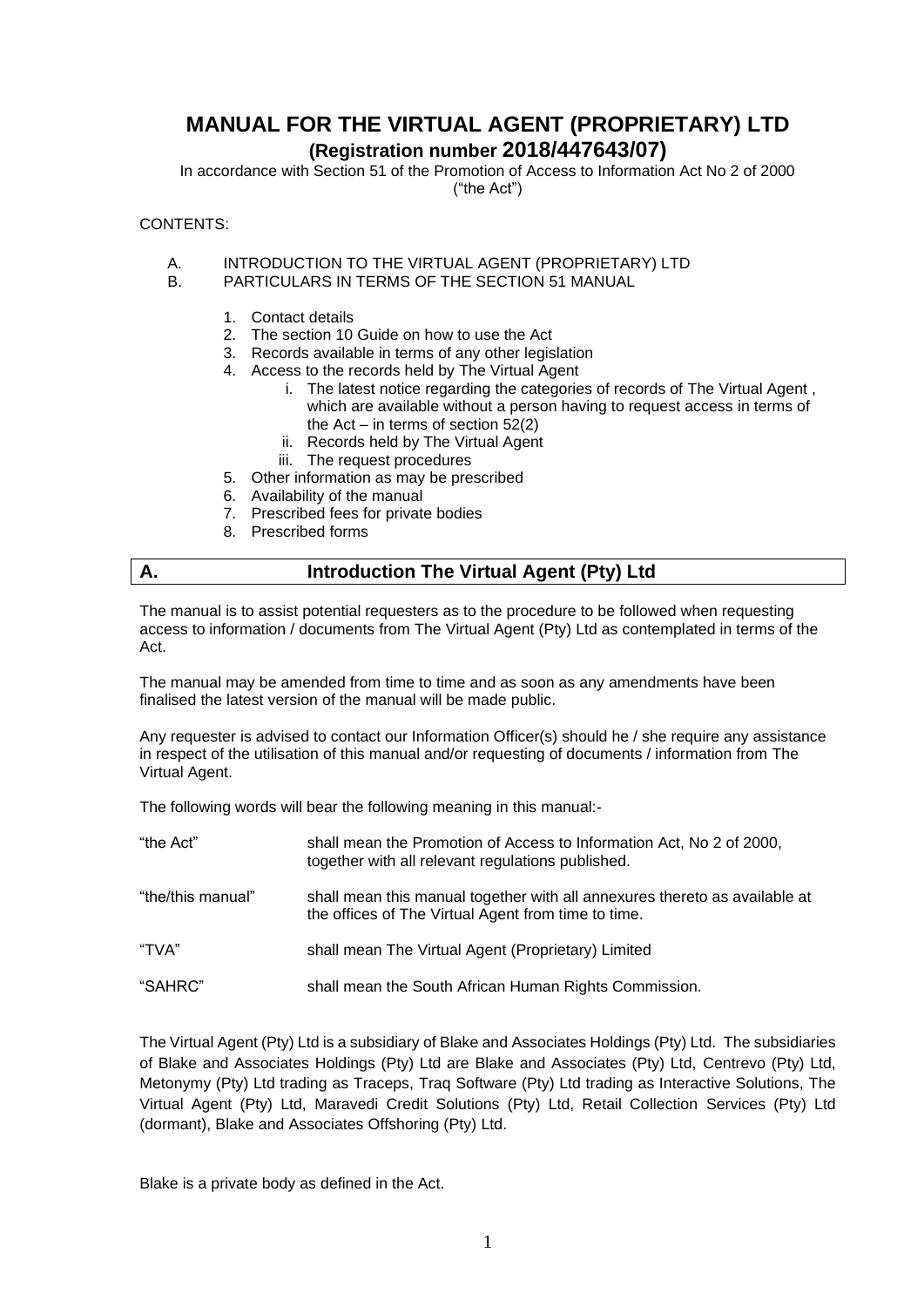## **B. Particulars in terms of the section 51 manual**

#### 1. Contact details (in terms of Section 51(1)(a) of the Act)

| The Virtual Agent               |                                       |
|---------------------------------|---------------------------------------|
| <b>Chief Executive Officer:</b> | Terence Sewraj                        |
| Information Officer:            | <b>Terence Sewraj</b>                 |
| Street Address:                 | 32 Flanders Drive, Mount Edgecombe    |
| Postal Address:                 | Private Bag X27, Umhlanga Rocks, 4320 |
| Telephone:                      | + 27 31-538-4000                      |
| Fax:                            | + 27 86 673 9960                      |
| Website:                        | www.thevirtualagent.co.za             |
| E-mail:                         | paia@thevirtualagent.co.za            |
|                                 |                                       |

#### 2. The section 10 Guide on how to use the Act (in terms of Section 51(1)(b))

In terms of section 10 of the Act, the SAHRC is required to compile, in each official language, a guide to the Act to assist people in exercising their rights under the Act. The SAHRC may be contacted at:

#### **The South African Human Rights Commission (SAHRC): PAIA Unit The Research and Documentation Department**

| Postal address: | Private Bag 2700<br>Houghton<br>2041 |
|-----------------|--------------------------------------|
| Telephone:      | +27 11 484-8300                      |
| Fax:            | +27 11 484-0582                      |
| Website:        | www.sahrc.org.za                     |
| E-mail:         | PAIA@sahrc.org.za                    |

The Virtual Agent

#### *3.* Records available in terms of any other legislation (in terms of Section 51(1)(d))

The Virtual Agent keeps information / documents in accordance with the following legislation (please note that this is not an exhaustive list): -

- 1. Basic Conditions of Employment No.75 of 1997
- 2. Broad Based Black Economic Empowerment Act No.53 of 2003
- 3. Companies Act No.71of 2008
- 4. Compensation for Occupational Injuries and Health Diseases Act No.130 of 1993
- 5. Consumer Protection Act No.68 of 2008
- 6. Electronic Communication and Transactions Act No. 25 of 2002
- 7. Employment Equity Act No. 55 of 1998
- 8. Financial Intelligence Centre Act No.38 of 2001
- 9. Income Tax Act No. 95 of 1967
- 10. King 4 Code of Corporate Governance
- 11. Labour Relations Act No. 66 of 1995
- 12. Occupational Health & Safety Act No. 85 of 1993
- 13. Prevention of Organised Crime Act No.121 of 1998
- 14. Promotion of Access to Information Act No.2 of 2000
- 15. Protected Disclosures Act No.26 of 2000
- 16. Protection of Constitutional Democracy against Terrorist and Related Activities Act No.33 of 2004
- 17. Protection of Personal Information Act No.4 of 2013
- 18. Skills Development Levies Act No. 9 of 1999<br>19. Skills Development Act No. 97 of 1998
- Skills Development Act No. 97 of 1998
- 20. South African Revenue Services Act No.34 of 1997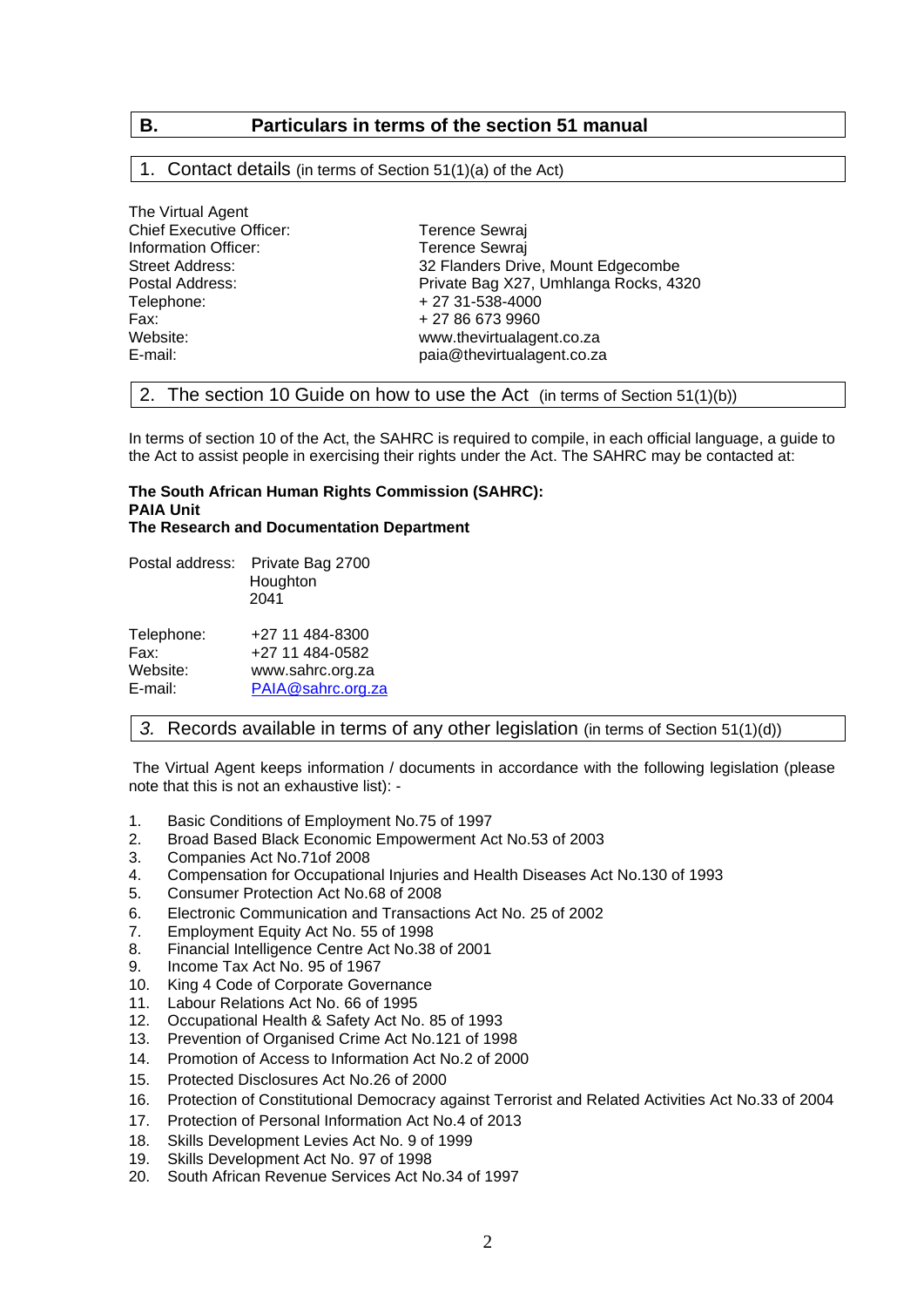- 21. Trademarks Act No. 194 of 1993
- 22. Unemployment Contributions Act No. 4 of 2002<br>23. Unemployment Insurance Act No. 63 of 2001
- 23. Unemployment Insurance Act No. 63 of 2001
- 24. Value Added Tax Act No. 89 of 1991.
	- 4. Gaining access to records held by The Virtual Agent (in terms of Sections 51(1)(c) and  $51(1)(e)$ ).

4.1 What categories of records are, or will be, automatically available without you having to request access to these records in terms of the Act?

The Act provides for the automatic disclosure of certain records. Should records be automatically disclosed, you will not have to formally request these records in terms of the Act.

In terms of the Act, this automatic disclosure by private companies is voluntary. This means that a private company is not obliged to make such disclosure. If a private company chooses to make such voluntary disclosure, it may do so by giving notice thereof in terms of Section 52(2) of the Act.

4.2 What records can you request? (in terms of Section 51(1)e))

Requests for records are to be forwarded to our Information Officer as follows:

| The Virtual Agent (Pty) Limited |                                       |
|---------------------------------|---------------------------------------|
| <b>Street Address:</b>          | 32 Flanders Drive, Mount Edgecombe    |
| Postal Address:                 | Private Bag X27, Umhlanga Rocks, 4320 |
| Telephone:                      | +2731-538-4000                        |
| Fax:                            | +27866739960                          |
| Website:                        | www.thevirtualagent.co.za             |
| Email:                          | paia@thevirtualagent.co.za            |

Records that may be requested are set out in the following categories and types:

# **CATEGORIES & TYPES OF RECORDS HELD BY THE VIRTUAL AGENT**

| <b>STATUTORY:</b>                                 |  |  |  |
|---------------------------------------------------|--|--|--|
| annual report                                     |  |  |  |
| contractual agreements                            |  |  |  |
| professional indemnity schedule                   |  |  |  |
| registers                                         |  |  |  |
| statutory records & returns                       |  |  |  |
| trade marks                                       |  |  |  |
|                                                   |  |  |  |
| <b>HUMAN RESOURCES:</b>                           |  |  |  |
| employment records                                |  |  |  |
| IR disciplinary & grievance procedures & hearings |  |  |  |
| leave records                                     |  |  |  |
| other internal records and reports                |  |  |  |
| policies & procedures                             |  |  |  |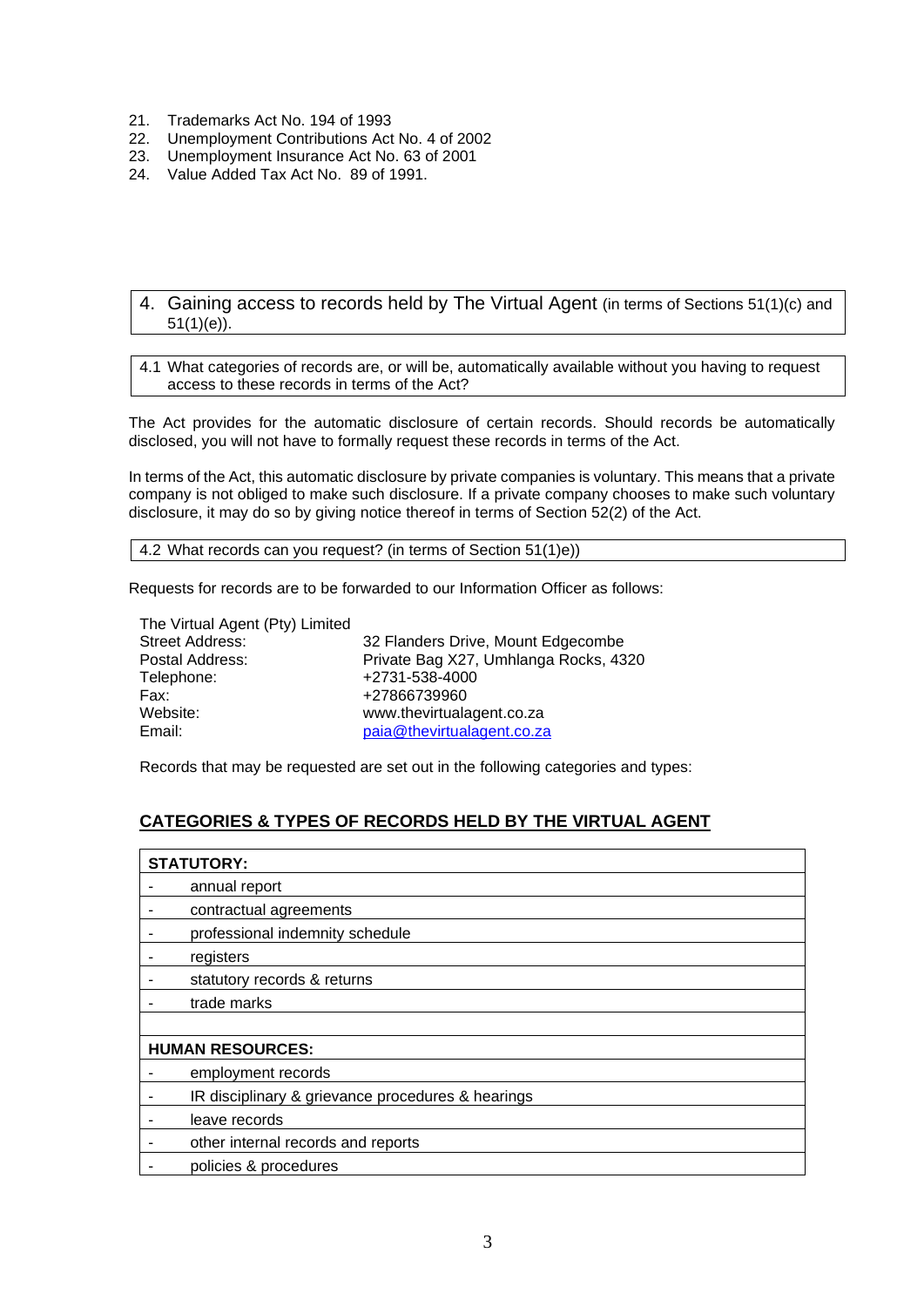salary records

#### **ADMIN, FINANCE AND ACCOUNTING:**

accounting records

PAYE records

- policies & procedures

- SARS inventory

supplier records

#### **WEBSITE SERVICES:**

- Customer Records - Records which contain information of The Virtual Agent (Pty) Ltd clients, whether natural or juristic, that receive a service from The Virtual Agent (Pty) Ltd, that have either been provided to The Virtual Agent (Pty) Ltd by the client or generated by The Virtual Agent (Pty) Ltd via data aggregation methods in respect of the client.

- terms & conditions

#### **ASSETS AND SECURITY:**

procedures & schedules

### **SALES, MARKETING AND COMMUNICATION:**

Brochures, Newsletters and Advertising Material

**Client Information** 

- Client Information

4.3 How do you request records?

When requesting a record, the following procedures must be followed.

- You must use the prescribed form to make the request for access to a record. (You can find the form at the end of this manual).
- Your request must be made to our Information Officer.
- Your request must be made to the address, or fax number or electronic mail address as set out under 1 above.
- You must provide sufficient detail on the request form to enable the Information Officer to clearly identify the record as well as your specific identity.
- You must also indicate which form of access you require.
- You must also indicate if you wish to be informed in any other manner and if so, you must state the necessary particulars required to be so informed.
- You must identify the right that you are seeking to protect or that you wish to exercise and you must provide an explanation as to why the requested record is required for the protection or exercise of that right.
- If you are making the request on behalf of another person, you must submit proof, to the satisfaction of the Information Officer, of the capacity in which you are making the request.
- The prescribed fee (if any) must be paid as set out in 7 below.

### *5.* Other information as may be prescribed (in terms of Section 51(1)(f))

In terms of this Section, the Minister may publish a notice prescribing any other information that companies will have to disclose. The Minister has not yet published this Notice.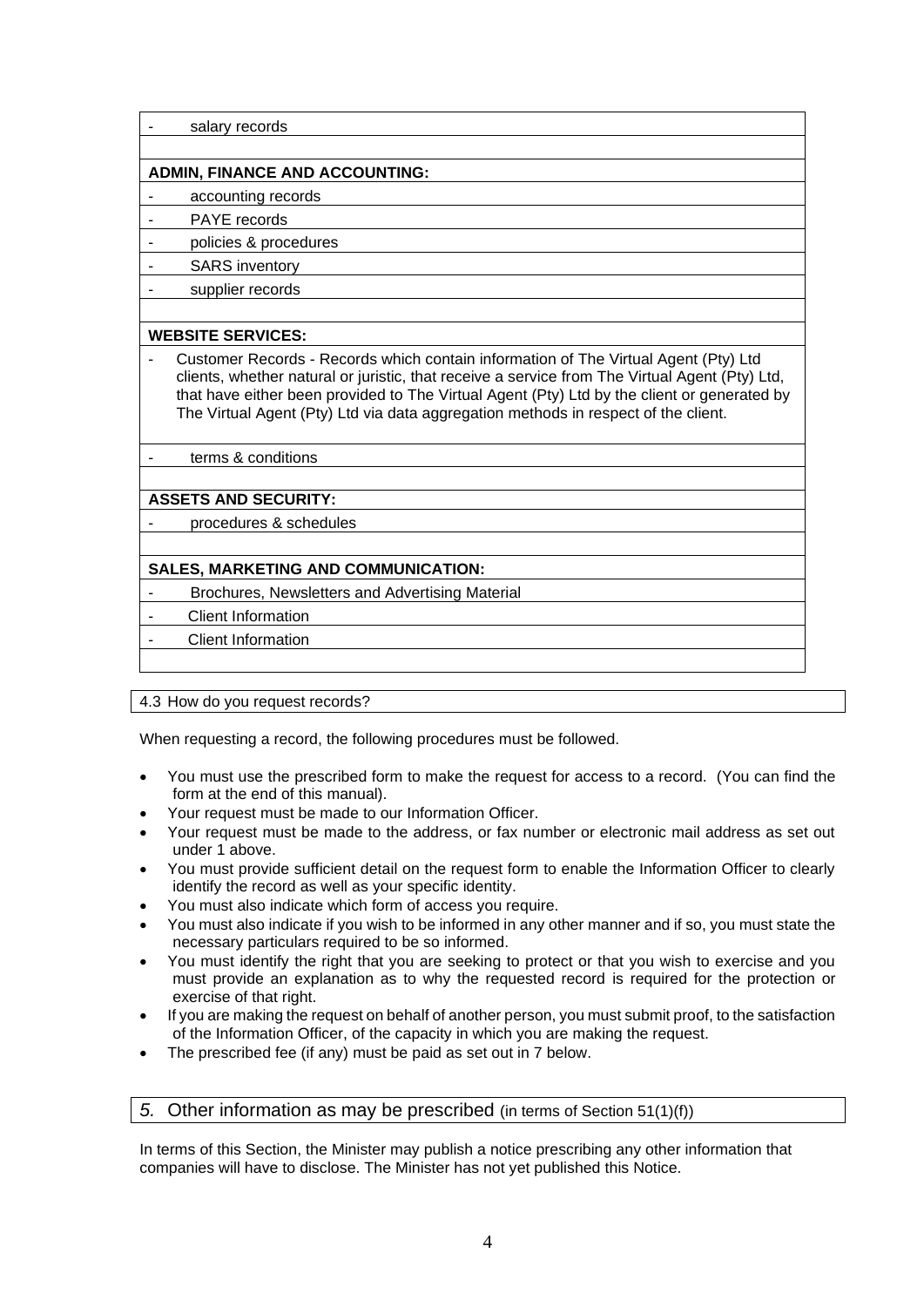#### 6. Availability of the manual (in terms of Section 51(3))

- 6.1 This manual is available for inspection during office hours, at no cost, at our offices.
- 6.2 Should you wish to obtain a copy of this manual, or part thereof, such copy can be obtained from either:
- 6.2.1 Our head office, at the prescribed fee as set out in Item 1 of Part III of the Fee Schedule; or
- 6.2.2 It can be downloaded from our website at www.thevirtualagent.co.za

#### 7. Prescribed fees

- Once your request is made, you will receive notice from us to pay the prescribed fee of R50.00.
- This prescribed fee must be paid before your request will be processed.
- Payment of this fee is to be made as directed by the Information Officer.
- If you are making a request in your personal capacity, payment of the prescribed fee of R50.00 may not be required.
- We will then make a decision in respect of your request and will notify you of our decision
- Should your request be refused, you may lodge an application at court against the tender or payment of the requested fee as will be advised in the Notice to you (in terms of (sec 54(3)(b) of the Act).
- If your request is granted then you will have to pay a further access fee for the search, reproduction and preparation of the record as well as for any time, that has exceeded the prescribed hours, to search and in order prepare the record for disclosure to you (in terms of sec 54(6)) of the Act).
- The fees are set out in the schedule below, marked "Fees payable to The Virtual Agent (Pty) Limited".

**VALUE ADDED TAX:** Please note that The Virtual Agent (Pty) Limited is registered under the Value-

Added Tax Act (Act No. 89 of 1991) as a vendor and may in terms thereof add value-added tax (VAT) to all fees prescribed below.

# **FEES PAYABLE TO THE VIRTUAL AGENT (PTY) LIMITED**

1. The fee for a copy of the manual as contemplated in regulation 9(2)(c) is R1,10 for every photocopy of an A4-size page or part thereof.

2. The fees for reproduction referred to in regulation 11(1) are as follows: R (a) For every photocopy of an A4-size page or part thereof 1,10 (b) For every printed copy of an A4-size page or part thereof held on a computer or in electronic or machinereadable form  $0.75$ (c) For a copy in a computer-readable form on -  $(i)$  Stiffy disc  $7,50$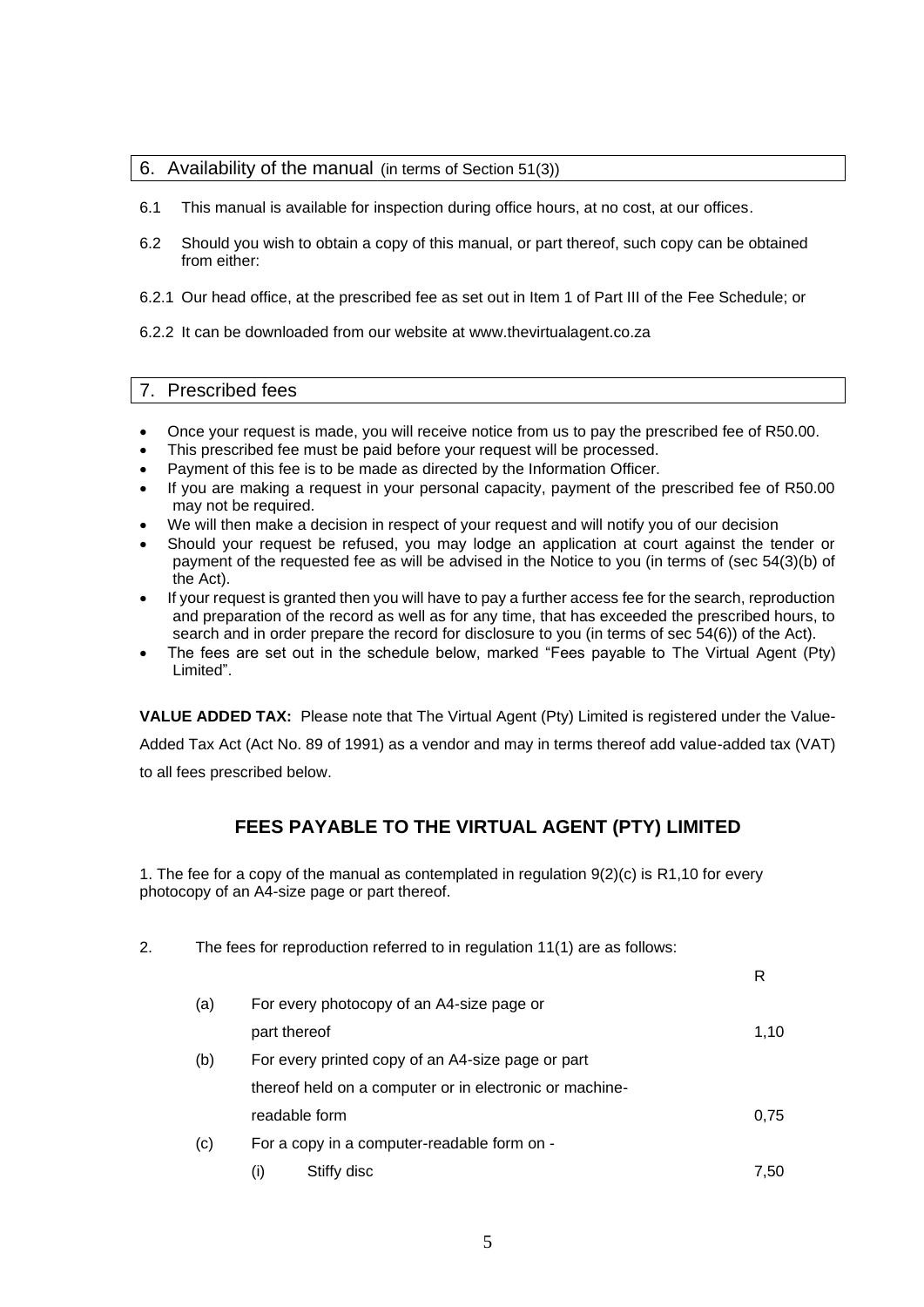|    |        | (ii)            | Compact disc                                                             | 70,00  |
|----|--------|-----------------|--------------------------------------------------------------------------|--------|
|    | (d)    | (i)             | For a transcription of visual images,                                    |        |
|    |        |                 | for an A4-size page or part thereof                                      | 40,00  |
|    |        | (ii)            | For a copy of visual images                                              | 60,00  |
|    | (e)    | (i)             | For a transcription of an audio record,                                  |        |
|    |        |                 | for an A4-size page or part thereof                                      | 20,00  |
|    |        | (ii)            | For a copy of an audio record                                            | 30,00  |
| 3. |        |                 | The request fee payable by a requester, other than a personal requester, |        |
|    |        |                 | referred to in regulation 11(2) is                                       | R50,00 |
| 4. |        | are as follows: | The access fees payable by a requester referred to in regulation 11(3)   |        |
|    |        |                 |                                                                          | R      |
|    | (1)(a) |                 | For every photocopy of an A4-size page or                                |        |
|    |        |                 | part thereof                                                             | 1,10   |
|    | (b)    |                 | For every printed copy of an A4-size page or part                        |        |
|    |        |                 | thereof held on a computer or in electronic or machine-                  |        |
|    |        |                 | readable form                                                            | 0,75   |
|    | (c)    |                 | For a copy in a computer-readable form on -                              |        |
|    |        | (i)             | Stiffy disc                                                              | 7,50   |
|    |        | (ii)            | Compact disc                                                             | 70,00  |
|    | (d)    | (i)             | For a transcription of visual images,                                    |        |
|    |        |                 | for an A4-size page or part thereof                                      | 40,00  |
|    |        | (ii)            | For a copy of visual images                                              | 60,00  |
|    | (e)    | (i)             | For a transcription of an audio record,                                  |        |
|    |        |                 | for an A4-size page or part thereof                                      | 20,00  |
|    |        | (ii)            | For a copy of an audio record                                            | 30,00  |
|    | (f)    |                 | To search for and prepare the record for disclosure,                     | 30,00  |
|    |        |                 | for each hour or part of an hour reasonably required for such            |        |
|    |        |                 | search and preparation.                                                  |        |
|    | (2)    |                 | For purposes of section 54(2) of the Act, the following applies:         |        |
|    |        | (a)             | Six hours as the hours to be exceeded before a deposit is                |        |
|    |        |                 | payable; and                                                             |        |
|    |        | (b)             | One third of the access fee is payable as a deposit by the<br>requester. |        |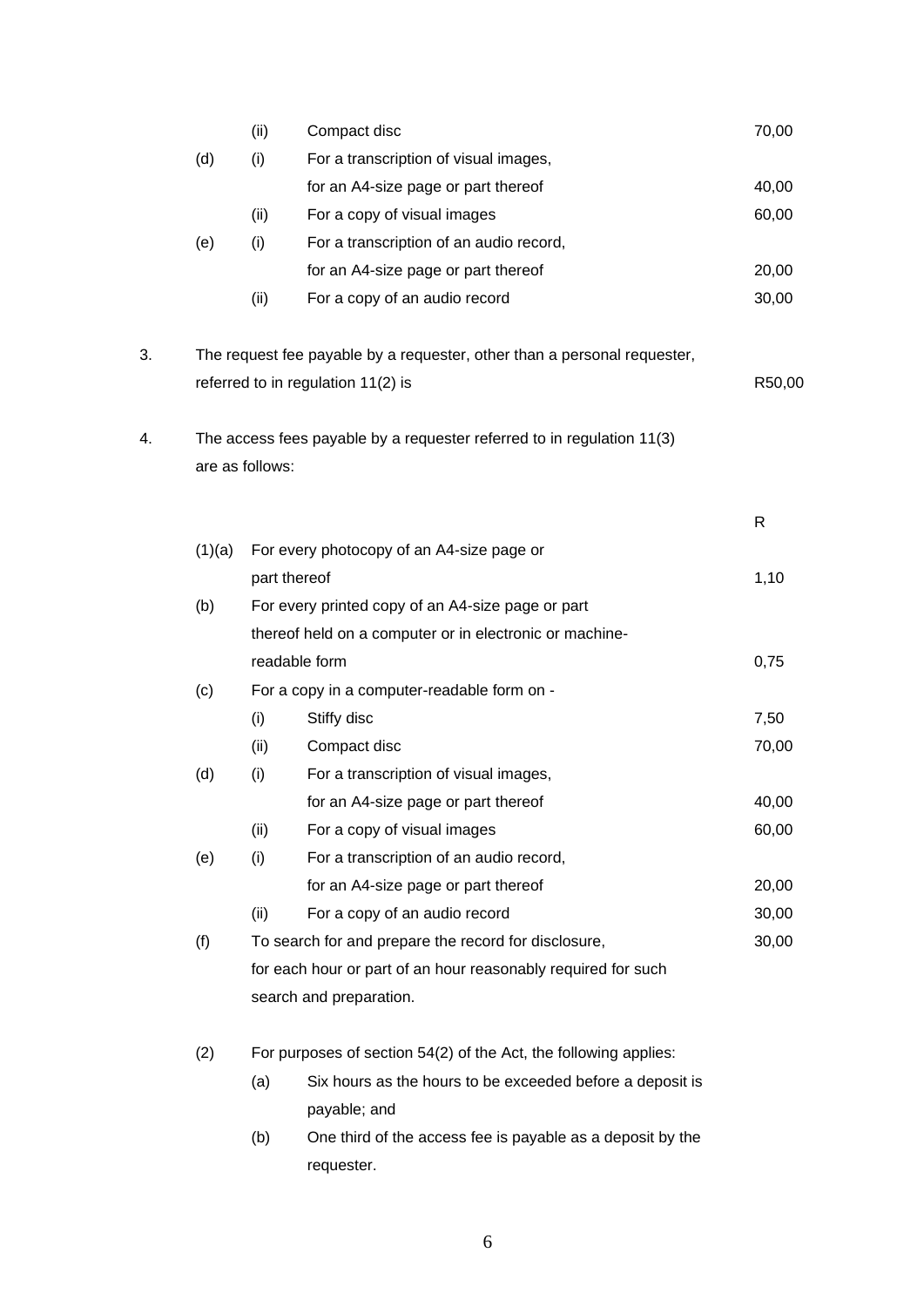(3) The actual postage is payable when a copy of a record must be posted to a requester.

# 8. Prescribed forms

Your request must be set out in the prescribed form. A copy of this prescribed form is set out below.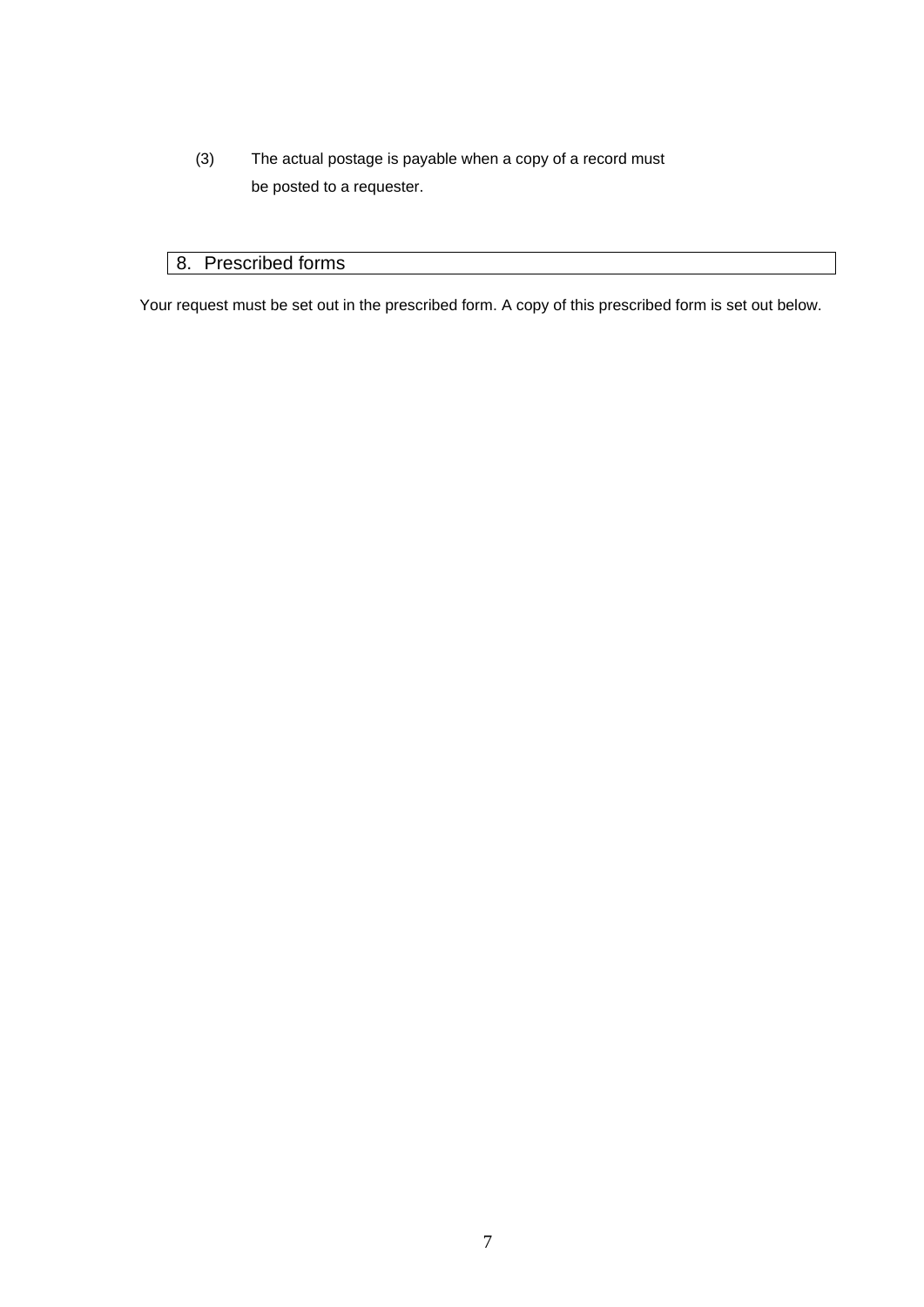#### **REQUEST FOR ACCESS TO RECORD OF THE VIRTUAL AGENT (PTY) LTD**

(Section 53(1) of the Promotion of Access to Information Act, 2000 (Act No. 2 of 2000))

#### **[Regulation 10]**

#### **A. The Virtual Agent (Pty) Ltd**

For attention: Terence Sewraj

The Virtual Agent Private Bag X27, Umhlanga Rocks, 4320 Tel: +2731-538-4000 Fax: + 27866739960

#### **B. Particulars of person requesting access to the record**

*(a) The particulars of the person who requests access to the record must be given below.* (b) *The address and/or fax number in the Republic to which the information is to be sent must be given*. *(c) Proof of the capacity in which the request is made, if applicable, must be attached.*

Full names and surname:

Identity number:

Postal address:

Physical Address:

Fax number: Telephone number:

l,

E-mail address:

Capacity in which request is made, when made on behalf of another person:

#### **C. Particulars of person on whose behalf request is made**

*This section must be completed ONLY if a request for information is made on behalf of another person.*

Full names and surname: <u>subseteed</u> Identity number: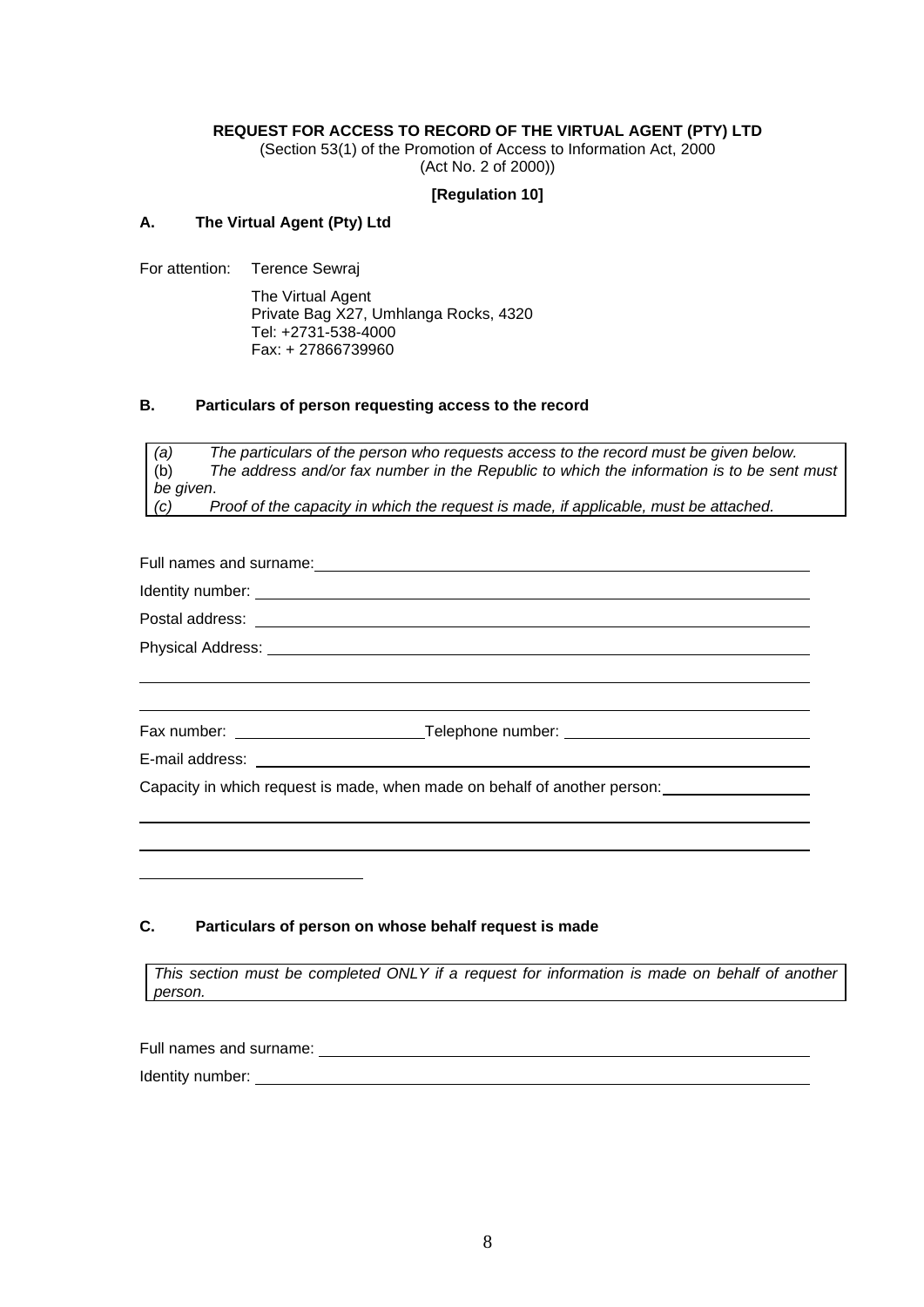### **D. Particulars of record**

*(a) Provide full particulars of the record to which access is requested, including the reference number if that is known to you, to enable the record to be located. (b) If the provided space is inadequate, please continue on a separate folio and attach it to this form. The requester must sign all the additional folios.*

| 1. |  | Description of record or relevant part of the record: |
|----|--|-------------------------------------------------------|
|----|--|-------------------------------------------------------|

**2. Reference number, if available:** 

**3. Any further particulars of record:** 

#### **E. Fees**

*(a) A request for access to a record, other than a record containing personal information about yourself, will be processed only after a request fee has been paid. (b) You will be notified of the amount required to be paid as the request fee. (c) The fee payable for access to a record depends on the form in which access is required and the reasonable time required to search for and prepare a record.*

*(d) If you qualify for exemption of the payment of any fee, please state the reason for exemption.*

Reason for exemption from payment of fees: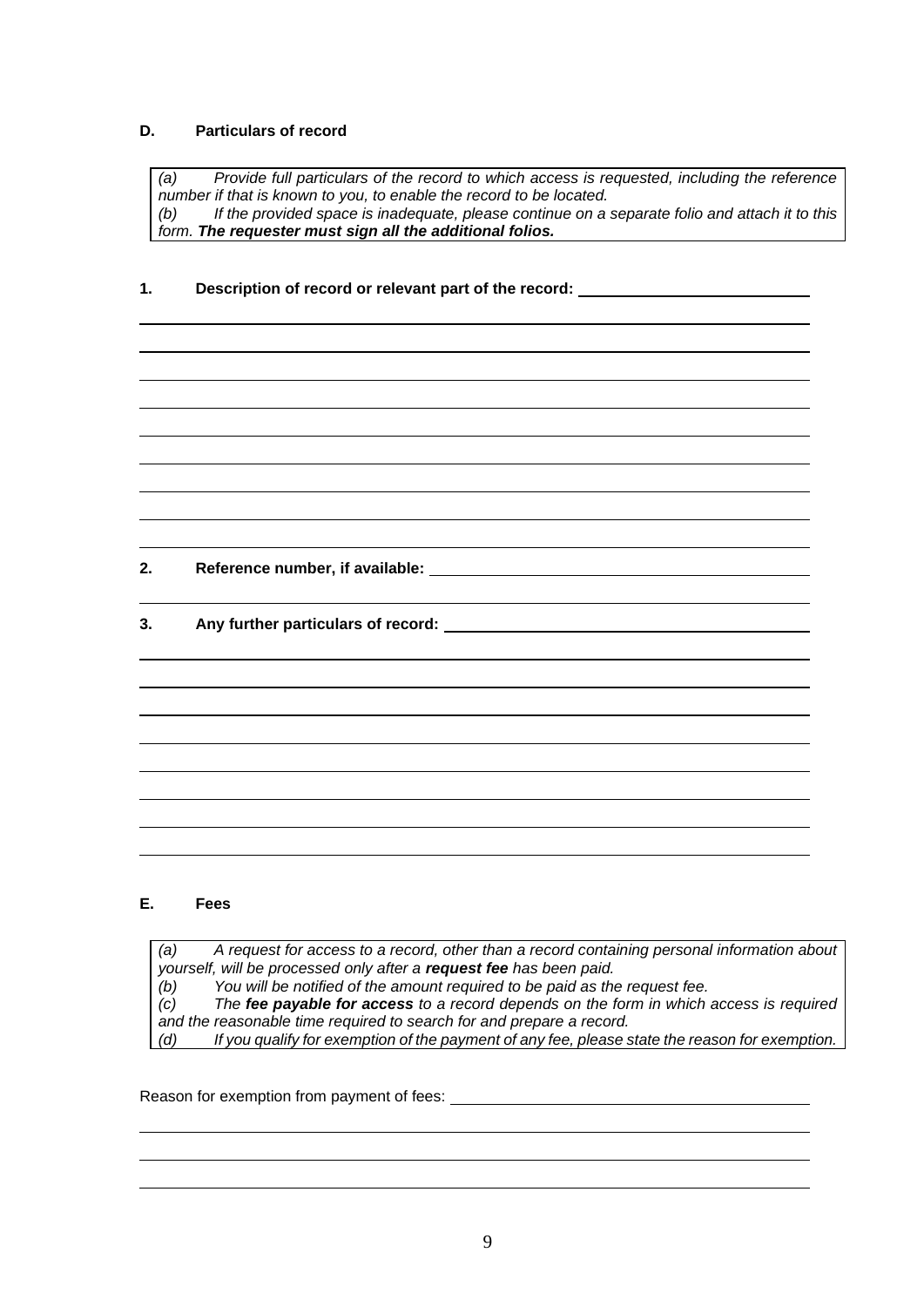### **F. Form of access to record**

*If you are prevented by a disability from reading, viewing or listening to the record in the form of access provided for in 1 to 4 hereunder, state your disability and indicate in which form the record is required.*

l, l,

| Disability:                                   | Form in which record is required: |
|-----------------------------------------------|-----------------------------------|
|                                               |                                   |
|                                               |                                   |
|                                               |                                   |
|                                               |                                   |
|                                               |                                   |
| Mark the appropriate box with an X.<br>MOTFC. |                                   |

*NOTES: (a) Compliance with your request in the specified form may depend on the form in which the record is available.*

*(b) Access in the form requested may be refused in certain circumstances. In such a case you will be informed if access will be granted in another form.*

*(c) The fee payable for access to the record, if any, will be determined partly by the form in which access is requested.*

| 1.                                                                                | If the record is in written or printed form: |  |                                                                                                   |            |                                                                   |  |  |  |
|-----------------------------------------------------------------------------------|----------------------------------------------|--|---------------------------------------------------------------------------------------------------|------------|-------------------------------------------------------------------|--|--|--|
|                                                                                   | copy of record*                              |  | inspection of record                                                                              |            |                                                                   |  |  |  |
| 2.                                                                                | If record consists of visual images          |  |                                                                                                   |            |                                                                   |  |  |  |
|                                                                                   |                                              |  | (this includes photographs, slides, video recordings, computer-generated images, sketches, etc.): |            |                                                                   |  |  |  |
|                                                                                   | view the images                              |  | copy of the images*<br>transcription of the<br>images*                                            |            |                                                                   |  |  |  |
| 3.                                                                                |                                              |  | If record consists of recorded words or information which can be reproduced in                    |            |                                                                   |  |  |  |
| sound:                                                                            |                                              |  |                                                                                                   |            |                                                                   |  |  |  |
|                                                                                   | listen to the soundtrack                     |  | transcription of soundtrack*                                                                      |            |                                                                   |  |  |  |
|                                                                                   | (audio cassette)                             |  | (written or printed document)                                                                     |            |                                                                   |  |  |  |
| 4.<br>If record is held on computer or in an electronic or machine-readable form: |                                              |  |                                                                                                   |            |                                                                   |  |  |  |
|                                                                                   | printed copy of record*                      |  | printed copy of information<br>derived from the record*                                           |            | copy in computer<br>readable form*<br>(stiffy or compact<br>disc) |  |  |  |
| *If you requested a copy or transcription of a record (above), do you wish the    |                                              |  |                                                                                                   | <b>YES</b> | NO.                                                               |  |  |  |
| copy or transcription to be posted to you?                                        |                                              |  |                                                                                                   |            |                                                                   |  |  |  |
|                                                                                   | Postage is payable.                          |  |                                                                                                   |            |                                                                   |  |  |  |

### **G. Particulars of right to be exercised or protected**

*If the provided space is inadequate, please continue on a separate folio and attach it to this form. The requester must sign all the additional folios.*

1. Indicate which right is to be exercised or protected: